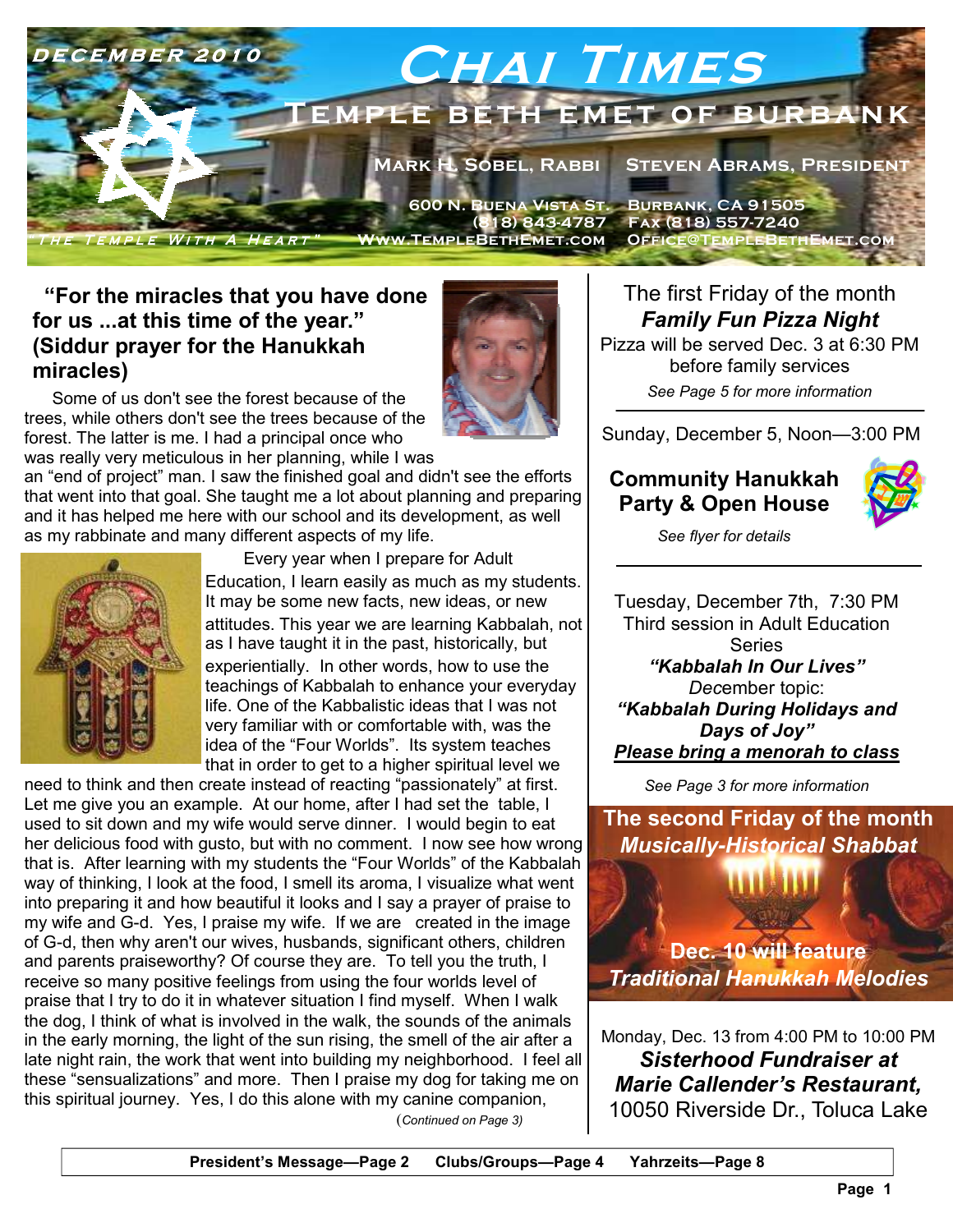# **MITZVAH: Is it from the heart or is it from the head?**

Which do you please first, your heart or your head? Before you can truly please either aspect, your head has to be clear and your heart has to be pure. When you do a mitzvah, do you need to do it? I would equate that with the head. Do you want to do a mitzvah? I believe when you want to, it comes from the heart. Do you think of a mitzvah



and what you will gain from it? Is that really a mitzvah?

To understand if mitzvah comes from the heart or head, we first need to understand the meaning of mitzvah. It was first referred to in the commandments of the Torah. Mitzvah is an act of human kindness. When people do acts of kindness, it comes back to the root; why they believe in their religion. They believe in goodness. This goodness helps people help others.

Do you volunteer at the Temple because you want to give back? This is an example of the heart. Do you feel obligated to go to Temple? That is your head. Of course there is a cause and there is an effect. The cause is from your heart. The effect is what is generated in your head. You must think of good deeds to do. That is your head. Of course, all Mitzvot must come from the heart, but you must put thought into it. Both the heart and the head play an equal part in doing a mitzvah.

As Hanukkah approaches, look at the gifts that you give as Mitzvot, expect nothing in return. The greatest gift is giving. Know in your heart and mind that you did something good. -President Steve Abrams

# **TBE ORGANIZATION**

**Ritual Staff**

Rabbi Mark H. Sobel Cantorial Soloist Chase De Luca Cantorial Soloist Kyle Orlemann Music and Choir Director Robyn Kreisberg Rabbi William M. Kramer Z''L\* \*May his memory be a blessing.

#### **Morris Gold Religious School Staff**

Rabbi Mark Sobel, Education Director Shirley Kirschenbaum—Grades K-1 Fran Bernstein—Grades 2-3 Sarah Emerson—Grades 4-5 Joshua Sobel—Grades 6-7 Mahnaz Termechi—Bar/Bat Mitzvah Prep. Martin Greenfield—Confirmation (Grades 8-10) Robyn Kreisberg—Music Aleesa A.-Teaching Assistant Ezra B.-Teaching Assistant Tanya M.-Teaching Assistant

#### **Office Staff**

Lucy Rafaeli, Sylvia Sutton Religious School Office Asst. Edith Dague

#### **Volunteers**

**Adult Education,** Margaret Goldfarb **Building Committee Chair,** Lucy Rafaeli **Burbank-on-Parade Coordinator,** TBD **Calendar & Usage Com. Chair,** Lucy Rafaeli **Chai Society**, Lisa De Luca **Chai Times**, Shirley Abramson **Communications,** Andrea McKinnon **Education Committee Chair,** Steve Abrams **eScrip, Ralphs,** Kathy Kreyns, 818-314-8404 **Family Promise Coordinator,** TBD **Finance Committee Chair,** Beth Rosen **Fundraising Committee Chair,** Barbara Bolter, 818-761-3116 **Havurahs**, Ruth Glick, 818-780-9134 **Historian**, Craig Weisman **Library**, Marva Felchin

Volunteers (Continued) **Membership Committee Chair,** Lisa De Luca 818-434-2244 **Men's Club,** Ira Goldstein **Mitzvahs**, John Eisenger **Office Liaison,** TBD **Outreach,** Craig Weisman **PTA Co-Presidents** Margaret Goldfarb and Jessica Wertlieb **Publicity,** Yvonne Beltzer, 818-848-6204 **Recycling,** Lisa De Luca **Ritual Committee Chair,** Ira Goldstein **Ritual Scheduler,** Fran Bernstein **Singles Group,** TBD **Sisterhood,** Fran Bernstein **Social Action,** Roni Razankova **Strategic Planning Com. Chair,** Chase De Luca **Technology**, Alan Barlow **Temple Enrichment,** TBD **Tributes,** John Eisenger, 818-842-5439 **Webmaster**, Jerry Orlemann **Youth Groups,** Martin Greenfield, BBYO-AZA , BBYO-BBG

#### **2010-2011 Officers and Directors**

Steve Abrams, *President*  Alan Barlow, *Executive Vice President*  Yvonne Beltzer, *Vice President*  Fran Bernstein, *Vice President*  Ruth Glick, *Vice President*  Roni Razankova, *Vice President*  Naomi Aronoff, *Corresponding Secretary*  Shirley Abramson, *Recording Secretary*  Beth Rosen, *Treasurer*  **Directors** Barbara Bolter, Margaret Goldfarb, George Davis, Kathleen Kreyns, Lucy Rafaeli, Craig Weisman

*Here to serve you.*

#### **Temple Beth Emet Office Hours**

Monday-Thursday—9:00 AM-noon Friday & Sunday—9:00 AM—1 PM Saturday closed

## **The office is closed in observance of**

**the following holidays:**  *New Years Day, President's Day, First day of Pesach, Memorial Day, Independence Day, Rosh Hashanah, Yom Kippur, Thanksgiving* 

Call Temple office at 818-843-4787 to contact Temple Staff/volunteers. Your message will be forwarded to the appropriate person.

#### **CHAI TIMES**

**Chai Times** is a free, monthly newsletter delivered by mail and available at

www.TempleBethEmet.com. Article submissions, photos and feedback are encouraged and **due by the 15th of the month** and may be emailed to

**Office@TempleBethEmet.com** or by delivery to the Temple office. Submissions will be published based on space available, relevant content, and at the discretion of Editor Shirley Abramson, Temple Officers and Directors.

*For the new year, the Chai Times is trying a new look for the same great content –let us know what you think.*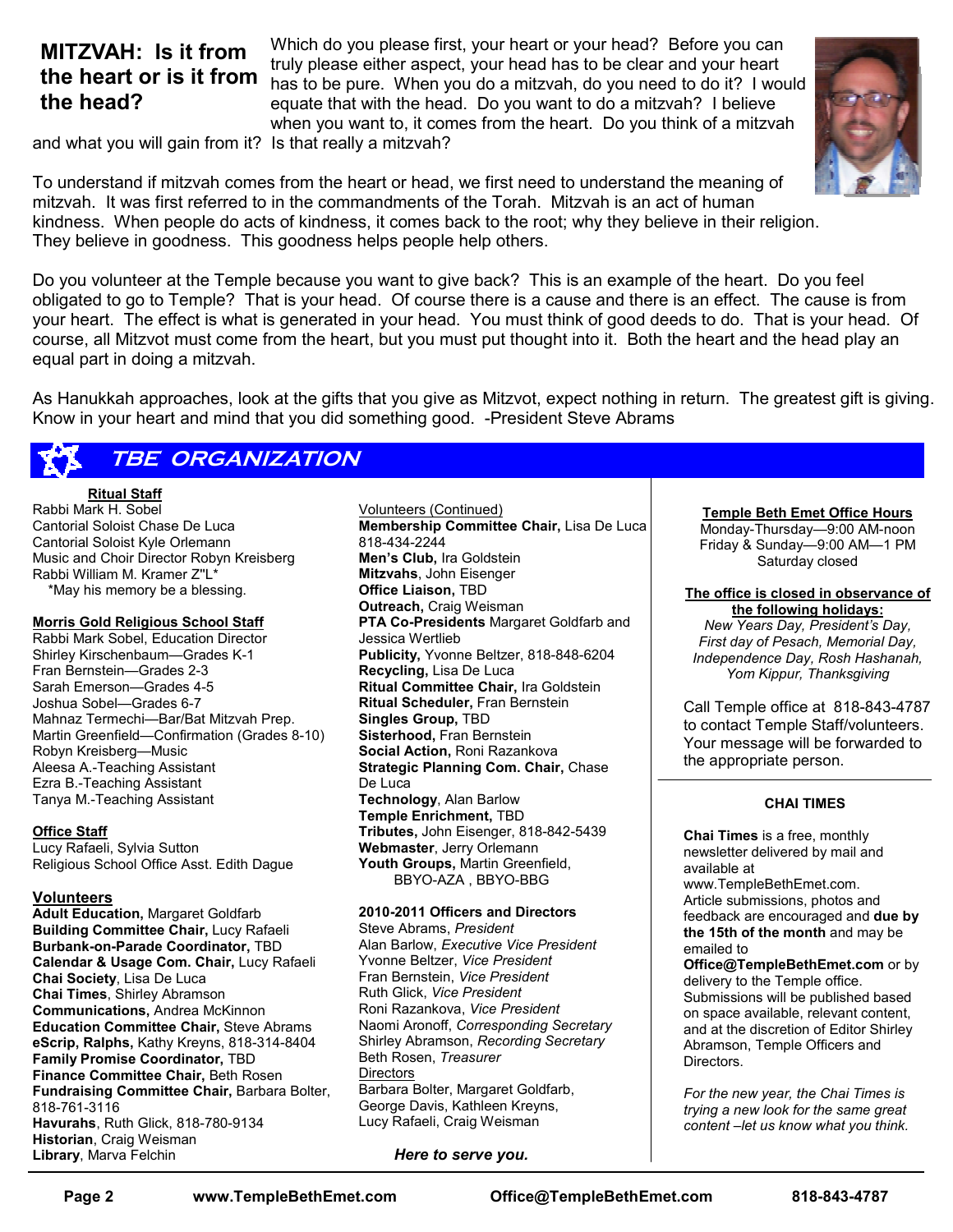### *Rabbi Says: (Continued from Page 1)*

but what about my human companions at school or at Temple? I have learned to listen better, to "sensualize" more, using all my senses to perceive what each person is going through when they are conversing with me, and then I formulate a prayer for them. It may be spoken softly or not even verbalized. It often is original given the unique circumstances of our conversation. Remember, a prayer need not have the Siddur formula, "Blessed are you, O Lord our G-d", it can be in any form one desires, as long as it is authentic to one's heart. How wonderful it is when we can offer Prayers of Praise to each other based upon what good deeds we all have done!!!!!!

At this time when we recall the rededication of the great Temple, may we remember that all of us are temples (sacred spaces) and it is the essence of G-dliness that we treat each other with the same reverence as we would any sacred space. Personally, as for me in these days at this time of the year, I dedicate myself to uplifting myself through the "Four Worlds" to a form of Godliness, which allows people to come closer to me. If we all learn to do this, then these holy days will be for us all a time of true everlasting light.

Shalom v' Hag Sameah, Rabbi Mark

# **TBE MOURNS THE PASSING OF VERY SPECIAL MEMBERS**

*Leon Blacher* was born in 1919 in Minsk, Belarus. His father owned a haberdashery store across the street from the police station. Despite several break-ins, the police never did anything to help. He and his brother, who is still living in Ottawa, were as children unable to play outside their home due to the rampant anti-semitism of their neighbors.

At 11 years of age, Leon's family moved to Canada until 1945, when, except for his brother who remained behind, the family came to California.

Leon worked as a bookkeeper for a pharmacy for forty-seven years. In his free time, he was an avid skier and ice skater. He was the proud and loving father of four children and the grandfather of six.

On November 11th of this year, he would have been married to Bernice for 60 years. She, as well as one of their twin daughters, Myra, taught at our Temple's religious school.

All who had the very good fortune of knowing this kind and gentle man will greatly miss him.

We extend our heartfelt sympathy to Leon's wife, Bernice, their four children and families.

*Eddie Bernstein* was born in the Bronx, New York in 1926. He was a World War II veteran having served in the US Army in Germany. He and Fran were together for 20 years.

Eddie loved sports. His favorite was football. In fact, he had a jersey for every team.

He and Fran loved Las Vegas, cruises, dancing and bowling. They bowled with an international B'nai Brith traveling league and would go out of town every year to bowl. Eddie volunteered at Kaiser Hospital for 15 years and always helped Fran with whatever fundraising activities she was doing for the Temple.

Eddie was very devoted to his family.

We extend our deepest sympathy to Eddie's wife, Fran, and family. Eddie will be deeply missed.

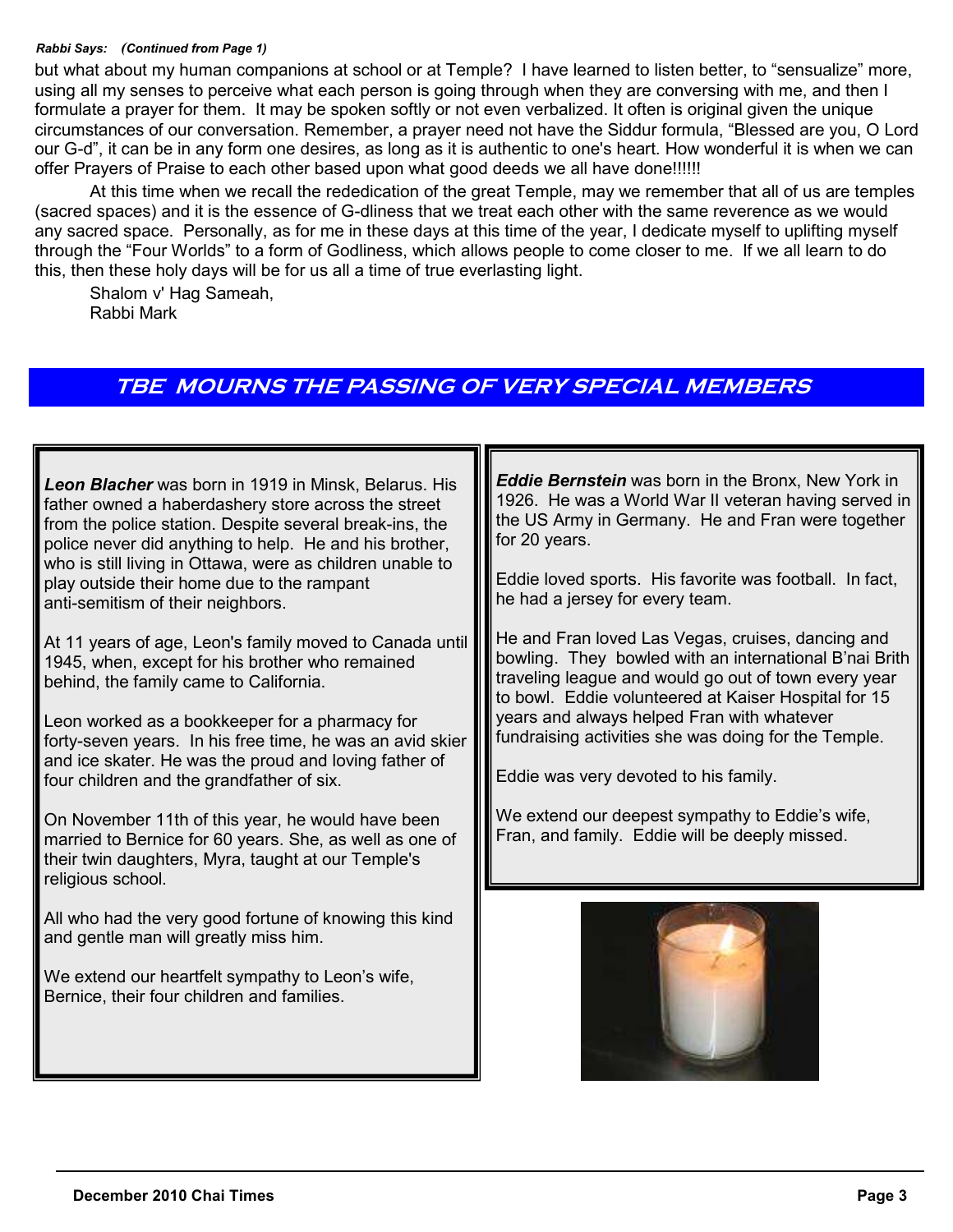

# **The Men's Club WANTS YOU**

to join us for our monthly meeting and brunch. Meeting will be on the 3rd Sunday, December 19.

Men \$5, Ladies are our guests.



**LILITH BBG #324** is the east-valley girls' chapter of the B'nai B'rith Youth Organization's (BBYO) Pacific Coast Region

(PCR). We are so excited to establish ourselves at our new home base, Temple Beth Emet. We meet every week on Wednesday evenings, 7:00 PM– 8:30 PM. If you are a girl between 13 and 18, looking to make life-long friends, hone your leadership skills, and get involved with the community, you will LOVE BBG, part of the largest Jewish youth movement in the world!!! Please find us on Facebook or e-mail **Lilith-**

**Ladies@yahoo.com** for more information.

Also, a BBYO-Aleph Zadik Aleph (AZA) boys chapter meets at TBE every other Tuesday (9/21, 10/5, 10/19, 11/2, etc.) from 7:30-8:30 PM. Contact Martin Greenfield through the Temple Office for more information.

# **avurahs!**

*Enrich your life. There are now two amazing Havurahs here at Temple Beth Emet: Havurah Shachar,* which consists mainly of religious school parents, and *Simcha/L'Chaim Havurah.* 

Havurah Shachar held a planning meeting on Nov. 21 and is planning tree planting as their next activity. Their next meeting is Jan. 16 at 9:30 AM at TBE.

You can join an existing group or form a new one. You'll be happy you did. For information, call Ruth Glick at (818)780-9134.



# Chai Society Happenings

Happy Hanukkah and Happy New Year from Chai Society! Wishing you a good spin on things, much light, love, and happiness to all!

We would like to thank those who generously and enthusiastically helped with the recent Holiday Boutique event at TBE in November! From specialty hula hoops to designer purses, the Temple's Holiday Boutique had a lot to offer shoppers, and we hope everyone enjoyed the event! For those still looking and needing special holiday gifts, please visit and shop at our Temple gift shop where many great gifts are still waiting to be purchased! Gift wrap and gift bags available too!

Lastly, lots of latkes and a festival of fun have been planned for our **Hanukkah Community Party to be held on Sunday, December 5th, Noon-3:00 PM. EVERYONE is invited!!** Lots of latkes, scrumptious salad, delicious donuts, and a bevy of beverages will be served! Exciting entertainment will be provided in the form of dreidel games and TWO bounce houses! Our jelly donut fundraiser will charge \$1 per donut or \$10 per dozen, and bouncer entertainment will be just \$1 per bounce or \$5 for unlimited bouncing! Also, the Temple gift shop will be open for holiday browsing and buying! Many, many thanks to our Temple volunteers and crew who will be helping all morning and afternoon to create a Happy Hanukkah Community Party to remember! Special thanks to TBE Board, Men's Club, Sisterhood and Chai Society, working together for the good of All! For those planning to join us for our December Chai Society meeting on December  $5<sup>th</sup>$ , please join us in the kitchen & social hall to help prepare for the Hanukkah Community Party! Hope to see you there!

- Shalom & Ahava to All, Stacie Barlow for Chai Society



Your Sisterhood has regrouped, reorganized and did not waste any time getting started. Their first order of business is a fundraiser at Marie Callender's Restaurant on December 13. Treat your friends and family to a night out and help Sisterhood help our Temple. Restaurant is located at 10050 Riverside Dr. in Toluca Lake.

Next Sisterhood meeting will be on Monday, December 6th at 7:30PM. Starting in January, meetings will be on the first Wednesday of the month. All Temple women are invited to join.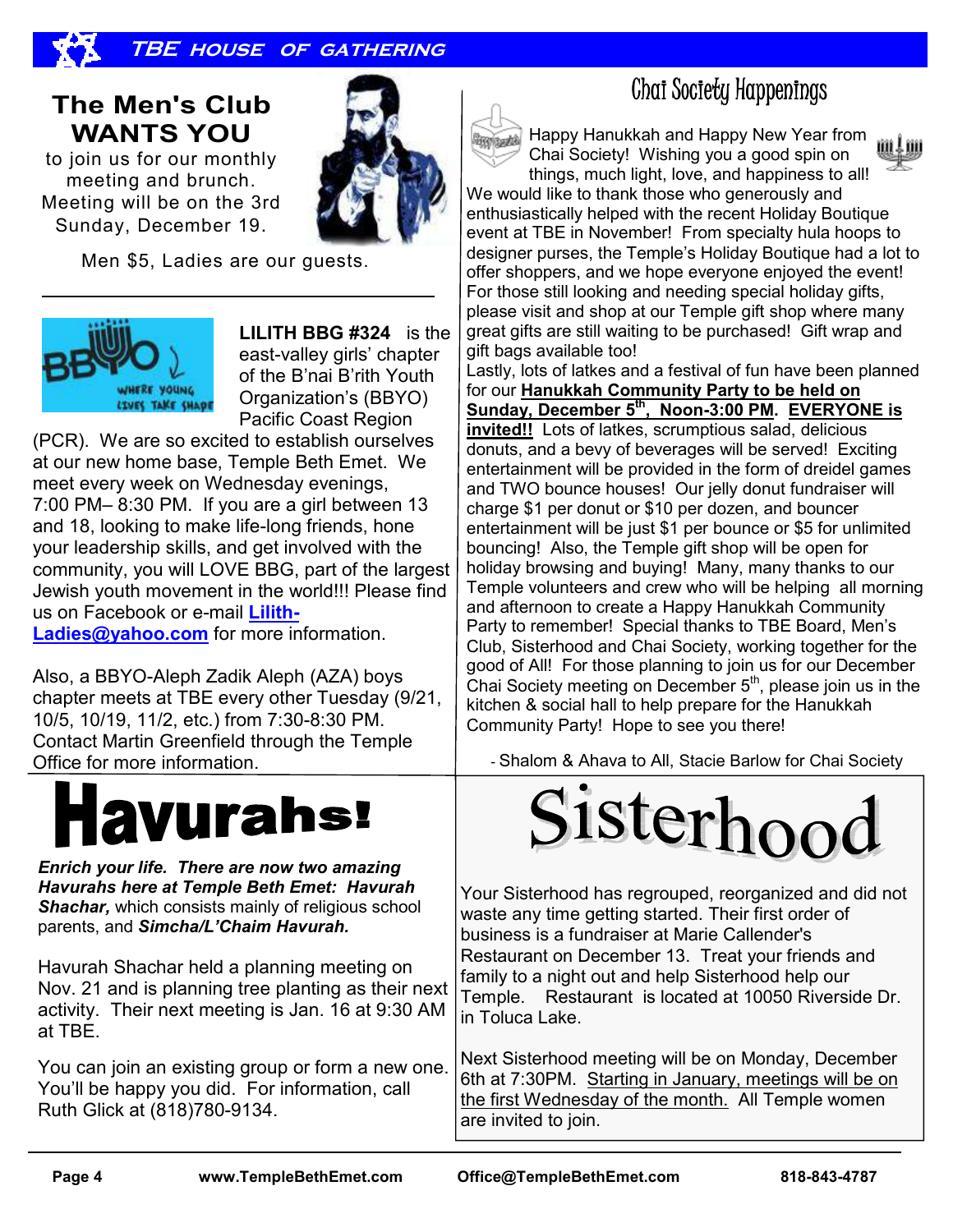# **TBE FAMILY CHAI LIGHTS**









# *HAPPY DECEMBER ANNIVERSARIES*



*Harriett & Louis Schwab Adrienne & Jerry Everakes Leona & David Zollman Rosa & Cesar Zevallos Mary & Bert Langer Elaine & Gerald Wolff Stephani & Anthony Glass* 

## *Sandy Koufax Replica Dodger Jerseys*



If you are interested, Steve Abrams can order one for you. He needs to know size and gender.

Jerseys are \$36.

Call Steve at 661-714-3618



**The 1<sup>st</sup> Friday of every month, known as** Family Shabbat, can now also be called "*Friday Fun For All".* 

We will be serving pizza at 6:30 PM before service. You won't have to worry about cooking dinner for the family, just grab the kids and join us. \$5.00 for adults and *kids eat free*!

Please call by Wednesday of that week for reservations: Jeannie Mintz at (818) 314-8403 or Barbara Bolter at (818) 761-3116.

If you are interested in learning Yiddish, preferably at the Temple, please leave your name and phone number with the office staff for Gloria Kurey.



*Thank you to Mrs. Shirley Kirschenbaum's K—1 class for sponsoring Shabbat on November 19,* 



(at Temple Beth Emet)

On January 22nd, our very own *Diane Weisman* will be performing her one-woman show here at the Temple.

Those of us who have seen a past performance of this show will tell you it is terrific!

Call Barbara for more information (818)761-3116.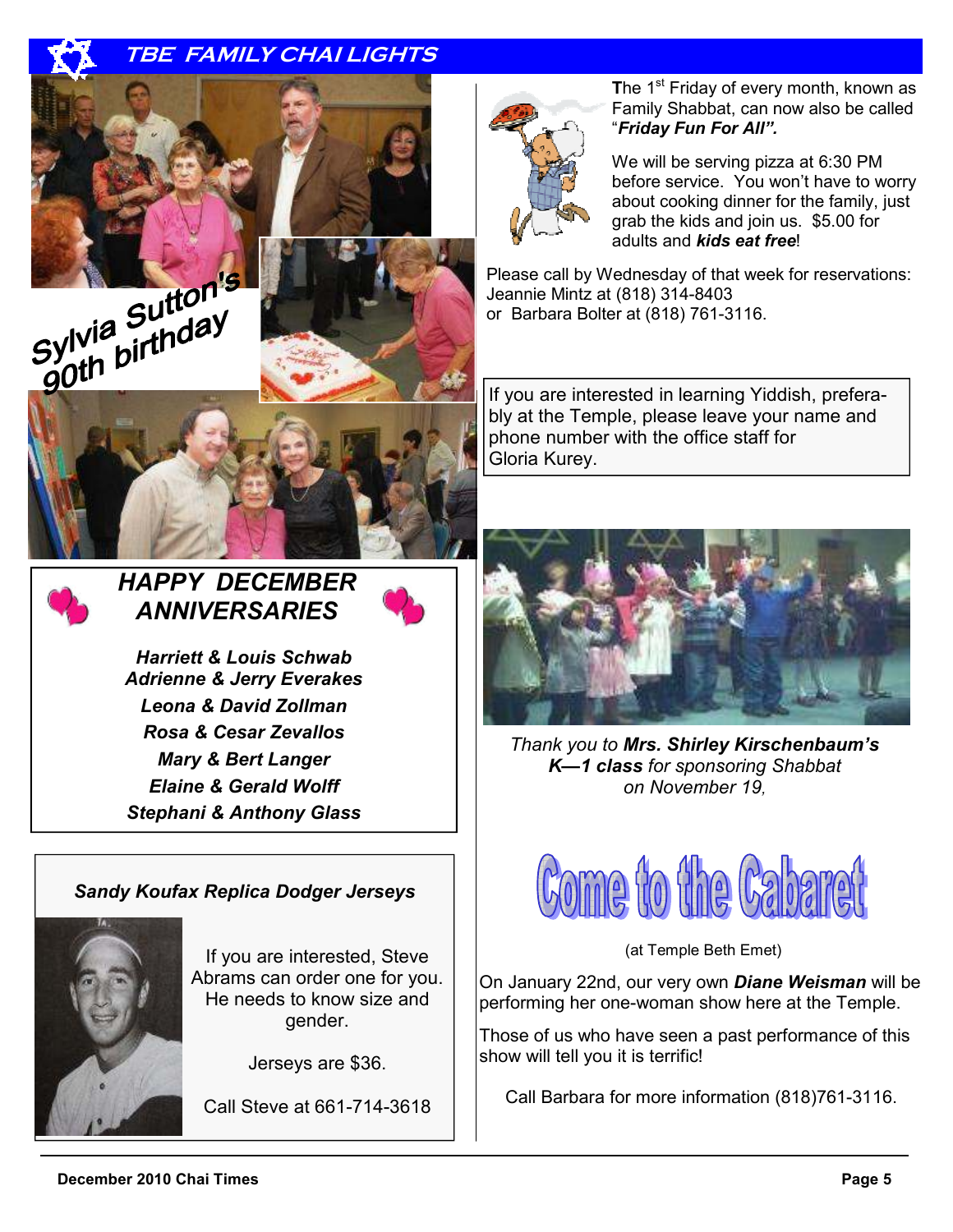| <b>DECEMBER 2010</b>                                                                                                                      |                                                                                                                                         |                                                                                                                                                                                             | KISLEV/TEVET 5771                                                                                                                                                               |
|-------------------------------------------------------------------------------------------------------------------------------------------|-----------------------------------------------------------------------------------------------------------------------------------------|---------------------------------------------------------------------------------------------------------------------------------------------------------------------------------------------|---------------------------------------------------------------------------------------------------------------------------------------------------------------------------------|
| Sunday                                                                                                                                    | <b>Monday</b>                                                                                                                           | <b>Tuesday</b>                                                                                                                                                                              | Wednesday                                                                                                                                                                       |
| 28<br><b>No Religious School</b>                                                                                                          | 29<br>6:00 PM-8:00 PM<br><b>Active Actors Acting</b><br>class                                                                           | 30<br>6:00 PM-8:00 PM<br><b>Active Actors Acting</b><br>class<br>7:30 PM-8:30 PM<br><b>BBYO-AZA Meeting</b>                                                                                 | 1 6:00 PM-8:00 PM<br><b>Active Actors</b><br>7:00 PM -8:30 PM<br><b>BBYO-BBG Meeting</b><br>7:30 PM Sisterhood<br><b>Meeting</b><br><b>Erev Hanukkah</b><br><b>First Candle</b> |
| 5<br>9:00 AM -12 noon<br><b>Religious School &amp;</b><br><b>Hanukkah Brunch</b><br>10:00 AM Chai Society<br>12:00-3:00 PM                | 6<br>6:00 PM-8:00 PM<br><b>Active Actors Acting</b><br>class<br>7:30 PM Sisterhood                                                      | $\overline{7}$<br>6:00 PM-8:00 PM<br><b>Active Actors</b><br>7:30 PM Adult<br><b>Education</b>                                                                                              | 8<br>6:00 PM-8:00 PM<br><b>Active Actors</b><br>7:00 PM -8:30 PM<br><b>BBYO-BBG Meeting</b>                                                                                     |
| <b>Hanukkah Party and</b><br><b>Open House</b><br><b>Hanukkah Fifth Candle</b>                                                            | <b>Meeting</b><br><b>Hanukkah Sixth Candle</b>                                                                                          | <b>Hanukkah Seventh</b><br><b>Candle</b>                                                                                                                                                    | <b>Hanukkah Eighth</b><br><b>Candle</b>                                                                                                                                         |
| 12<br>9:00 AM -12 noon<br><b>Religious School</b><br>12:00-12:45 PM Junior<br><b>Choir</b>                                                | 13<br>6:00 PM-8:00 PM<br><b>Active Actors Acting</b><br>class<br>4:00 PM-10:00 PM<br><b>Sisterhood Fundraiser</b><br>at Marie Calendars | 14<br>6:00 PM-8:00 PM<br><b>Active Actors Acting</b><br>class<br>7:30 PM Temple Board<br><b>Meeting</b> (members in<br>good standing welcome)<br>7:30 PM-8:30 PM<br><b>BBYO-AZA Meeting</b> | 15<br>6:00 PM-8:00 PM<br><b>Active Actors</b><br>7:00 PM -8:30 PM<br><b>BBYO-BBG Meeting</b><br>7:30-8:30 PM<br><b>Finance Committee</b><br><b>Meeting</b>                      |
| 19<br>9:00 AM -12 noon<br><b>Religious School</b><br>12:00-12:45 PM Junior<br>Choir<br>9:30 AM Men's Club<br><b>Meeting and breakfast</b> | 20<br>6:00 PM-8:00 PM<br><b>Active Actors Acting</b><br>class                                                                           | 21<br>6:00 PM-8:00 PM<br><b>Active Actors</b><br>7:30 PM Strategic<br><b>Planning Meeting</b>                                                                                               | 22<br>6:00 PM-8:00 PM<br><b>Active Actors Acting</b><br>class<br>7:00 PM-8:30 PM<br><b>BBYO-BBG Meeting</b>                                                                     |
| 26<br><b>No Religious School</b><br><b>Hosting Family Promise</b><br>at St. Jude's                                                        | 27<br>6:00 PM-8:00 PM<br><b>Active Actors Acting</b><br>class<br><b>Hosting Family Promise</b><br>at St. Jude's                         | 28<br>6:00 PM-8:00 PM<br><b>Active Actors</b><br>7:30 PM Executive<br><b>Board Meeting</b><br><b>BBYO-AZA Meeting</b><br><b>Hosting Family Promise</b><br>at St. Jude's                     | 29<br>6:00 PM-8:00 PM<br><b>Active Actors Acting</b><br>class<br>7:00 PM-8:30 PM<br><b>BBYO-BBG Meeting</b><br><b>Hosting Family Promise</b><br>at St. Jude's                   |
| $\overline{2}$<br><b>No Religious School</b>                                                                                              | $\mathbf{3}$<br>6:00 PM-8:00 PM<br><b>Active Actors Acting</b><br>class                                                                 | $\overline{4}$<br>6:00 PM-8:00 PM<br><b>Active Actors</b><br>7:30 PM Adult<br><b>Education</b>                                                                                              | 5<br>6:00 PM-8:00 PM<br><b>Active Actors</b><br>7:00 PM-8:30 PM<br><b>BBYO BBG Meeting</b><br>7:30 PM<br><b>Sisterhood Meeting</b>                                              |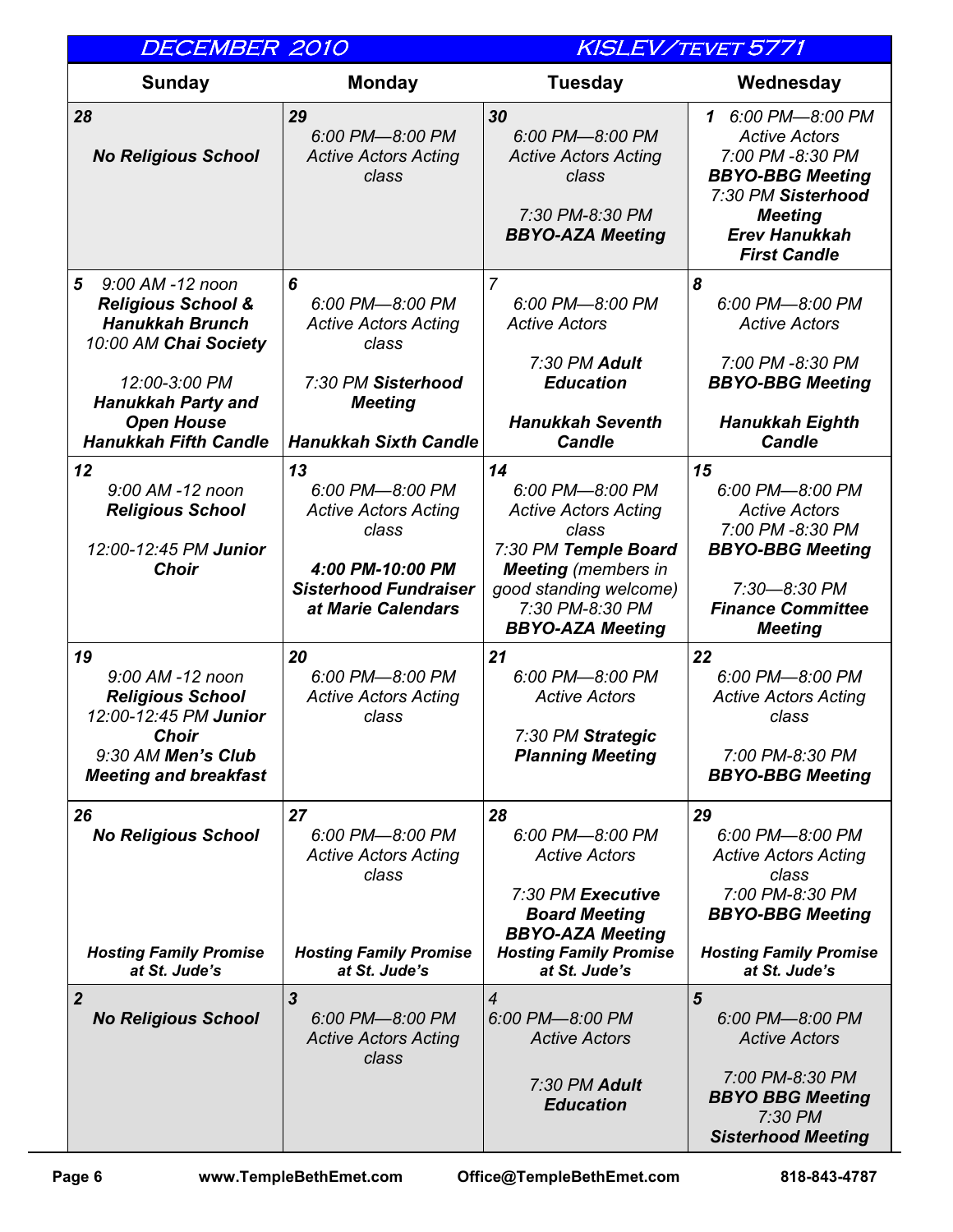| <b>DECEMBER 2010</b>                                                                                                 |                                                                                                                                                                                                                                                                 | KISLEV/TEVET 5771                                           |
|----------------------------------------------------------------------------------------------------------------------|-----------------------------------------------------------------------------------------------------------------------------------------------------------------------------------------------------------------------------------------------------------------|-------------------------------------------------------------|
| <b>Thursday</b>                                                                                                      | <b>Friday</b>                                                                                                                                                                                                                                                   | <b>Saturday</b>                                             |
| $\boldsymbol{2}$<br>6:00 PM-8:00 PM Active<br><b>Actors Acting class</b>                                             | 3<br>6:30 PM Family Pizza Dinner                                                                                                                                                                                                                                | $\overline{\mathbf{4}}$                                     |
| 6:15 PM Cribbage Club                                                                                                | 7:00 PM Family Shabbat Service<br>(note time) with the Junior Choir                                                                                                                                                                                             |                                                             |
| <b>Hanukkah Second Candle</b>                                                                                        | <b>Hanukkah Third Candle</b>                                                                                                                                                                                                                                    | <b>Hanukkah Fourth Candle</b>                               |
| 9<br>6:00 PM-8:00 PM Active<br><b>Actors Acting class</b><br>6:15 PM Cribbage Club                                   | 10<br>7:30 PM Shabbat Service<br><b>Welcomer: Margaret Goldfarb</b><br>Candle Blessing: Jessica Wertlieb<br>Scriptures: Ira Goldstein<br>Kiddush: Cheyenne Goldfarb<br><b>Musically-Historical Shabbat</b><br>featuring Traditional Hanukkah<br><b>Melodies</b> | 11                                                          |
| 16<br>6:00 PM-8:00 PM Active<br><b>Actors Acting class</b><br>6:15 PM Cribbage Club                                  | 17<br>7:30 PM Shabbat Service<br>Welcomer: Kathleen Kreyns<br>Candle Blessing: Arda Paley<br>Scriptures: Jeannie Mintz<br>Kiddush: Emily Mintz-Kreyns                                                                                                           | 18                                                          |
| 23<br>6:00 PM-8:00 PM Active<br><b>Actors Acting class</b><br>6:15 PM Cribbage Club                                  | 24<br>7:30 PM Shabbat Service<br>Welcomer:<br>Candle Blessing:<br>Scriptures:<br>Kiddush:                                                                                                                                                                       | 25                                                          |
| 30<br>6:00 PM-8:00 PM Active<br><b>Actors Acting class</b><br>6:15 PM Cribbage Club<br><b>Hosting Family Promise</b> | 31<br>7:30 PM Shabbat Service<br>Welcomer:<br>Candle Blessing:<br>Scriptures:<br>Kiddush:<br><b>Hosting Family Promise</b>                                                                                                                                      | $\boldsymbol{\mathcal{L}}$<br><b>Hosting Family Promise</b> |
| at St. Jude's                                                                                                        | at St. Jude's                                                                                                                                                                                                                                                   | at St. Jude's                                               |
| 6<br>6:00 PM-8:00 PM Active<br><b>Actors Acting class</b><br>6:15 PM Cribbage Club                                   | $\overline{7}$<br>6:30 PM Family Pizza Dinner<br>7:00 PM<br><b>Family Shabbat Service</b><br>(note time) with the Junior Choir                                                                                                                                  | 8                                                           |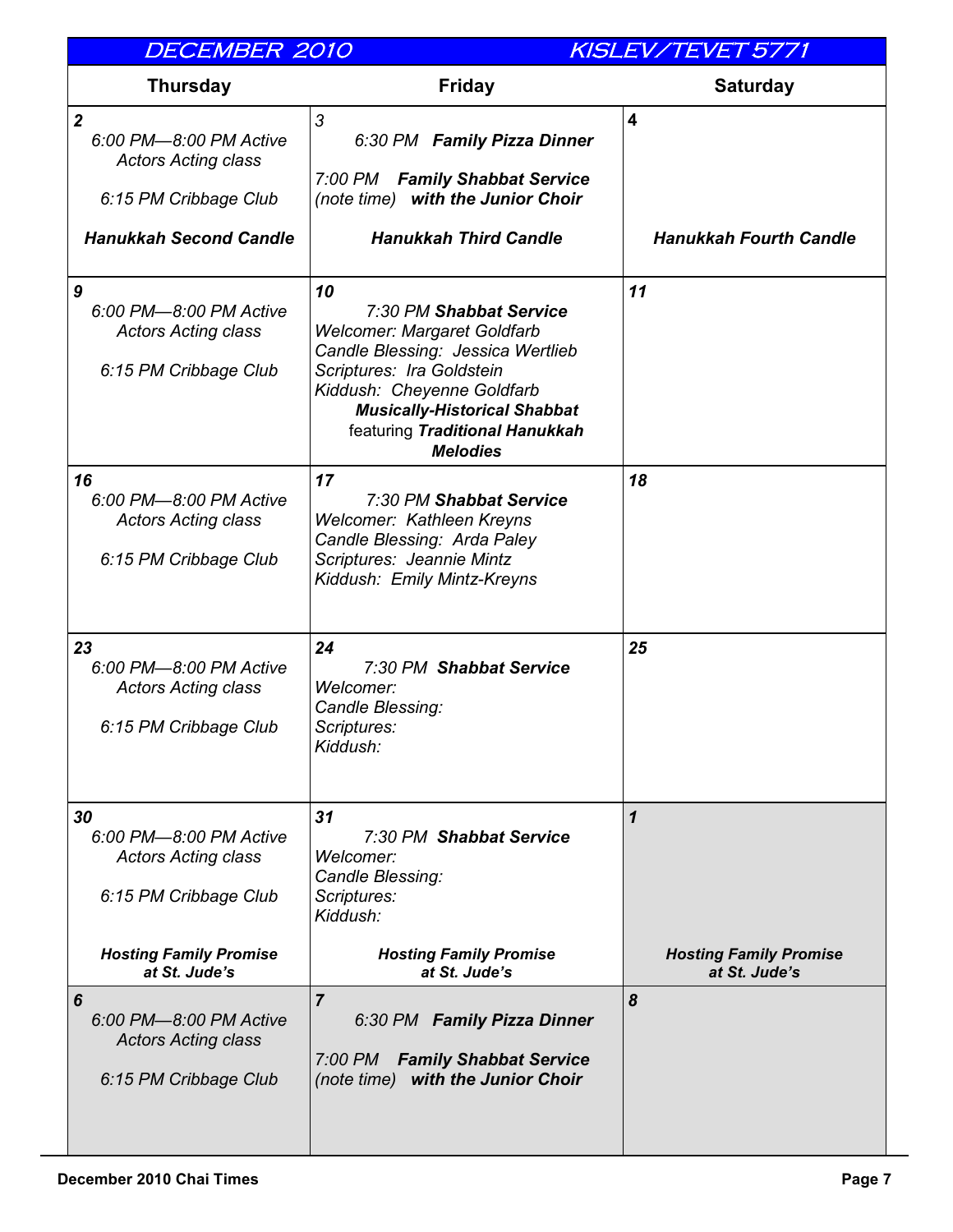# **MONTHLY yahrzeits**

| NAME                                      | <b>REMEMBERED BY</b>                 | DATE               |
|-------------------------------------------|--------------------------------------|--------------------|
|                                           |                                      |                    |
| Dec. 3 at Temple<br><b>Harriet Modler</b> | Peter Modler                         | Dec. 1             |
| Barbara Glatzer                           | Flo Mazzei<br>Gail Arce              | Dec. 1<br>Dec. 1   |
| Alan Matays                               |                                      | Dec.<br>1          |
| Marc Kagen<br>Donald Maydeck              | Carole Eisinger<br>Marshall Maydeck  | Dec. 2             |
| Sandy Reitman                             | Sandy Einbinder                      | Dec. 2             |
| <b>Milton Sobel</b>                       | Rabbi Mark Sobel                     | Dec. 2             |
| Leslie Fields                             | Soni Fields                          | Dec. 3             |
| Joseph B. Laing                           | <b>Judy Laing</b>                    | Dec. 3             |
| Esther Gottfried                          | Shirley Weitzman                     | Dec. 3             |
| Sylvia Fishel                             | <b>Jack Fishel</b>                   | Dec. 3             |
| Joseph Steinmetz                          | Susan Levin                          | Dec. 4             |
| Nathan M. Miller                          | Sara M. McCune                       | Dec. 4             |
| Jacob Levin                               | Eugene Lewin                         | Dec. 4             |
| Sharon Shuman                             | Joyce Feinsilber                     | Dec. 4             |
| <u>Dec. 10 at Temple</u>                  |                                      |                    |
| Albert Sheppard                           | <b>Brian Sheppard</b>                | Dec. 5             |
| Peter Monaco                              | Rabbi Mark Sobel                     | Dec. 5             |
| Harvey Sedlezky                           | Anne Newman                          | Dec. 5             |
| Harry Sternfeld                           | <b>Audrey Bermack</b>                | Dec. 6             |
| Fanny Sillman                             | Lois Jones                           | Dec. 6             |
| Leo Peckman                               | Congregation                         | Dec. 6             |
| Irving Spielvogel                         | Don Spielvogel                       | Dec. 6             |
| Hacksun Lue                               | Merry Dacher                         | Dec. 6             |
| Roberta Braun                             | Valerie Bernath                      | Dec. 7             |
| Fred Friedman                             | <b>Stuart Friedman</b>               | Dec. 8             |
| <b>Annie Swedlove</b>                     | Freda Murez                          | Dec. 8             |
| <b>Ida Polakoff</b>                       | Bertha Yaras                         | Dec. 8             |
| Solomon Friedman                          | Jean Pollack                         | Dec. 8             |
| Golda Meir                                | Congregation                         | Dec. 8             |
| Elizabeth Lewin                           | Eugene Lewin                         | Dec. 9             |
| Goldie Gelbart                            | Diane Linger                         | Dec. 9             |
| Mike Abrams                               | Phyllis Mehlman                      | Dec. 9             |
| Dora Polay Halpern                        | Frances Luben                        | Dec. 10            |
| Sylvia Rabin                              | Congregation                         | Dec. 10            |
| Sylvia Rabin                              | Monica Pink                          | Dec. 10            |
| Marty Feldman<br>Josie Rowe               | Pamela Franklin<br><b>Allan Rowe</b> | Dec. 10<br>Dec. 10 |
| Sam Marcus                                | Ellie Somerfield                     | Dec. 11            |

| <b>NAME</b><br>Dec. 17 at Temple | <b>REMEMBERED BY</b>     | DATE    |
|----------------------------------|--------------------------|---------|
| Lenny Marcus                     | Jodi Nathan-Chugg        | Dec. 12 |
| Lenny Marcus                     | <b>Tamara Thomas</b>     | Dec. 12 |
| Szerena Weber                    | Bea Satmary              | Dec. 14 |
| Goldie Cone                      | Myra Sloves              | Dec. 14 |
| David Nudell                     | Mayer Nudell             | Dec. 14 |
| <b>Ben Nudell</b>                | <b>Mayer Nudell</b>      | Dec. 14 |
| Louis Kanefsky                   | Marsha Cohen             | Dec. 15 |
| <b>Fred Eisinger</b>             | John Eisinger            | Dec. 15 |
| Louis Resnick                    | Sidney Resnick           | Dec. 15 |
| Gertrude Rosen                   | Sally Bachelis           | Dec. 16 |
| Sadie Weitzman                   | Rabbi Mark Sobel         | Dec. 16 |
| Ann Maydeck                      | Marshall Maydeck         | Dec. 17 |
| <b>Raymond Reinhart</b>          | <b>Dottie Pierce</b>     | Dec. 17 |
| Lois Lubell                      | <b>Bradford Lubell</b>   | Dec. 17 |
| Ray Beck                         | Scott & Camille Beck     | Dec. 18 |
| Ray Beck                         | Russell & Barbara        | Dec. 18 |
| Solomon Murez                    | <b>Herbert Murez</b>     | Dec. 18 |
| John Brandon                     | <b>Kitty Cooper</b>      | Dec. 18 |
| <b>Irving Matthews</b>           | Doris Jones              | Dec. 18 |
| Dec. 24 at Temple                |                          |         |
| Iris Gore                        | Dee Segall               | Dec. 19 |
| <b>Edith Russell</b>             | <b>M/M Gerald Becker</b> | Dec. 20 |
| Samuel J. Teller                 | Elaine Rubidoux          | Dec. 21 |
| <b>William Flohr</b>             | Nikki Laren              | Dec. 22 |
| Rivka Jerzy                      | Reuven Jerzy             | Dec. 22 |
| <b>Tibor Rodai</b>               | <b>Judy Robins</b>       | Dec. 23 |
| Marion Goodman                   | Norman Goodman           | Dec. 24 |
| Anne Abramson                    | <b>Shirley Abramson</b>  | Dec. 24 |
| <b>Irving Strauss</b>            | <b>Howard Strauss</b>    | Dec. 24 |
| Mayme Saiger                     | Sally Bachelis           | Dec. 25 |
| Sybil Factor                     | The Factor Family        | Dec. 25 |
| <b>Isadore Shvalb</b>            | Louis Schwab             | Dec. 25 |
| Joseph Kleiman                   | Abraham Kleiman          | Dec. 25 |
| Dec. 31 at Temple                |                          |         |
| Pauline P. Anderle               | <b>Bonnie Bunyik</b>     | Dec. 26 |
| <b>Belle Millman</b>             | Sylvia Sutton            | Dec. 26 |
| Yael Rafaeli                     | Lucy & Uri Rafaeli       | Dec. 26 |
| <b>Albert Lasoff</b>             | Marva Felchlin           | Dec. 26 |
| Leah Nudell                      | Mayer Nudell             | Dec. 27 |
| Bessie Dash                      | Jerry Dash               | Dec. 27 |
| Raja Tepper                      | <b>Henry Tepper</b>      | Dec. 27 |
| Donald a. Zahler                 | Adrienne Zahler          | Dec. 27 |
| Raquel Salame                    | Rosa Salame-             | Dec. 27 |
| Max Fishkin                      | <b>Harriett Schwab</b>   | Dec. 28 |
| Avraham Marco                    | Mr. & Mrs. Jerry         | Dec. 31 |
| Martin Glass                     | <b>Anthony Glass</b>     | Dec. 31 |
|                                  |                          |         |

| Norman Good<br><b>Shirley Abram</b><br><b>Howard Strau</b><br>Sally Bachelis<br>The Factor Fa<br>Louis Schwab<br>Abraham Klei<br><b>Bonnie Bunyil</b><br>Sylvia Sutton<br>Lucy & Uri Ra<br>Marva Felchli<br>Mayer Nudell<br>Jerry Dash<br><b>Henry Tepper</b><br>Adrienne Zah<br>Rosa Salame<br><b>Harriett Schw</b><br>Mr. & Mrs. Je<br><b>Anthony Glas</b><br>ethEmet.com |    | Judy Robins |
|-----------------------------------------------------------------------------------------------------------------------------------------------------------------------------------------------------------------------------------------------------------------------------------------------------------------------------------------------------------------------------|----|-------------|
|                                                                                                                                                                                                                                                                                                                                                                             |    |             |
|                                                                                                                                                                                                                                                                                                                                                                             |    |             |
|                                                                                                                                                                                                                                                                                                                                                                             |    |             |
|                                                                                                                                                                                                                                                                                                                                                                             |    |             |
|                                                                                                                                                                                                                                                                                                                                                                             |    |             |
|                                                                                                                                                                                                                                                                                                                                                                             |    |             |
|                                                                                                                                                                                                                                                                                                                                                                             |    |             |
|                                                                                                                                                                                                                                                                                                                                                                             | le |             |
|                                                                                                                                                                                                                                                                                                                                                                             | e  |             |
|                                                                                                                                                                                                                                                                                                                                                                             |    |             |
|                                                                                                                                                                                                                                                                                                                                                                             |    |             |
|                                                                                                                                                                                                                                                                                                                                                                             |    |             |
|                                                                                                                                                                                                                                                                                                                                                                             |    |             |
|                                                                                                                                                                                                                                                                                                                                                                             |    |             |
|                                                                                                                                                                                                                                                                                                                                                                             |    |             |
|                                                                                                                                                                                                                                                                                                                                                                             |    |             |
|                                                                                                                                                                                                                                                                                                                                                                             |    |             |
|                                                                                                                                                                                                                                                                                                                                                                             |    |             |
|                                                                                                                                                                                                                                                                                                                                                                             |    |             |
|                                                                                                                                                                                                                                                                                                                                                                             |    |             |
|                                                                                                                                                                                                                                                                                                                                                                             |    |             |
|                                                                                                                                                                                                                                                                                                                                                                             |    |             |
|                                                                                                                                                                                                                                                                                                                                                                             |    |             |
|                                                                                                                                                                                                                                                                                                                                                                             |    |             |
|                                                                                                                                                                                                                                                                                                                                                                             |    |             |

 $\overline{a}$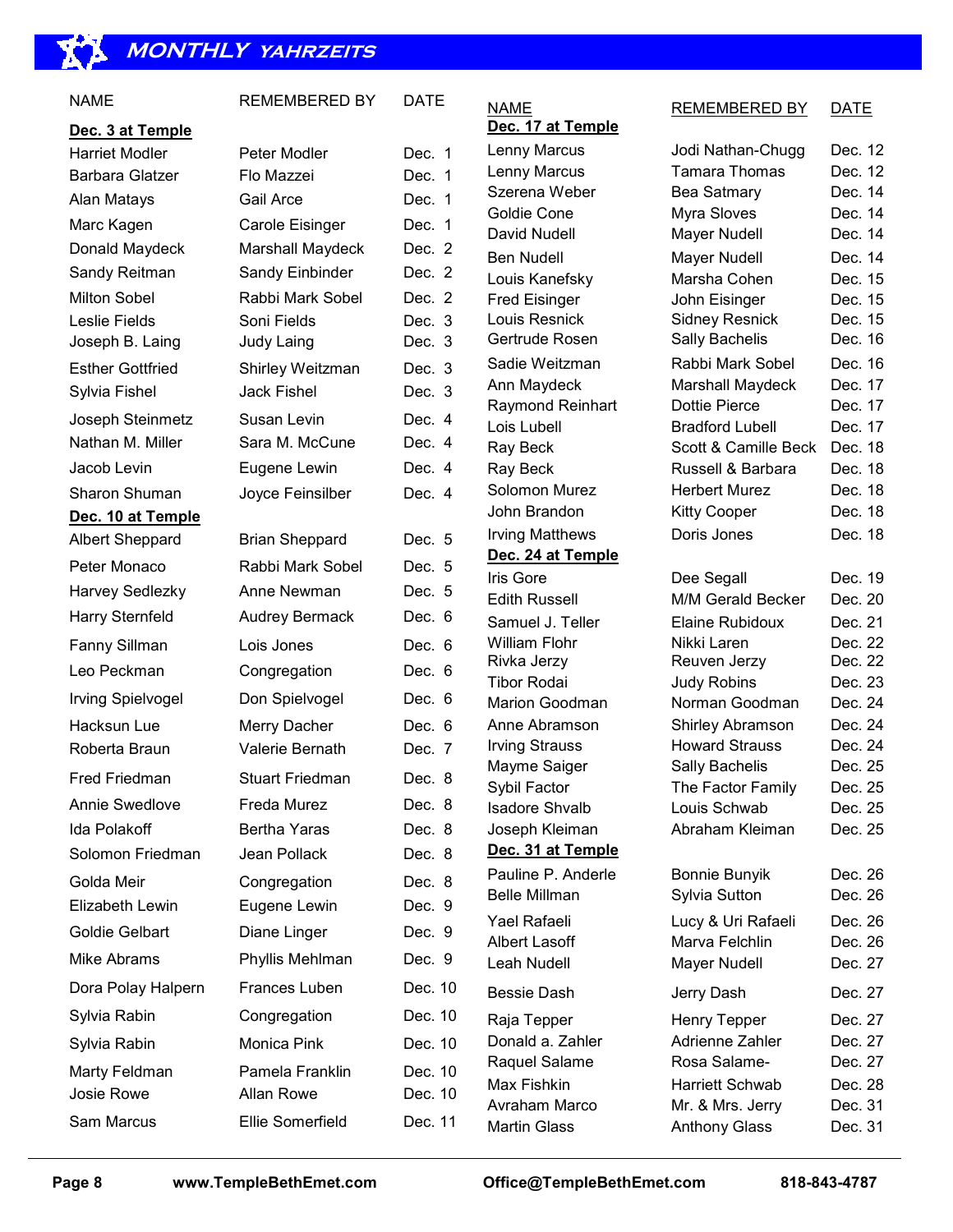# **MITZVAHS and tzedakahs**

Our Temple is organizing a blood drive/marrow donor registry event, and needs (40) members, friends, and family to express interest to schedule the event. Blood drive giveaways will be provided.

If you are interested, please call Kathy at 818-314-8404 and leave your name and phone number. ТНЕ МАТСН® ΒE

**NATIONAL MARROW** DONOR PROGRAM<sup>®</sup>

We gratefully acknowledge:

- **Fran Bernstein, Eddie Ackerman** and members that participated in the Heshvan Harvest Potluck and food drive
- **Lisa De Luca** and members for attending the Holiday Boutique
- Donations from **PTA and Religious School parents for Mitzvah Day** that benefitted Family Promise
- Donations from the following in honor of *Sylvia Sutton's 90th birthday:*

*Abigail Cohen, Milton Goodman, Eleanor Hauft, Helen Holtz, David Chorlian, Tim Kneeland, Greg Kniseley, Sidonia Lax, Ron & Sigrid Reid, Miriam Schneider, Sylvia Schuster, Linda Schuster Mazur and Simcha/L'Chaim Havurah.* 



Building communities, strengthening lives.

Family Promise helps homeless and low income families achieve sustainable independence by providing food, shelter and support. 40% of the homeless population are families – one out of every four is a child. **THESE ARE REAL PEOPLE WITH REAL NEEDS.** 

In 2009, Family Promise served more than 47,000 children and adults. **The week of December 26 through January 1, 2011** Temple Beth Emet , together with St. Jude's, will be given the opportunity to serve two families. **Please call Shirley Abramson at 818–985-2243 if you can provide a dish, meal or Holiday gift or spend the night at St. Jude's with the families.** 

# **December Yahrzeit Donations**

**Lester & Monica Pink**  ..*In loving memory of Yetta Pink & May Lubow* 

**Orven Schanzer**  ..*In loving memory of Joseph Schanzer*  **Ann Lea Testa**  ..*In loving memory of Joseph Testa*  **Phyllis Shear**  *In loving memory of Bess Jacob* 

**Marlene Dreyfus**  ..*In loving memory of Steve Miller*  **Valerie Bernath**  ..*In loving memory of Elizabeth Herowitz*  **Naomi Aronoff**  ..*In loving memory of William Aronoff*  **Martin Bibicoff**  ..*In loving memory of Abraham Bibicoff* 

## *Remember the sick with cards, calls and visits*

We would like to know if you are ill or if you know of a Temple member who is ill; in the hospital or at home, or, if you are simply in need of a helping hand or words of encouragement. Please call the office and let us know.

*Bernice Dacher* is convalescing after surgery **Stacie Barlow** is recovering from a fall *Lois Jones* injured her leg





CALIFORNIA ARMY NATIONAL GUARD **JOINT FORCE HEADQUARTERS** CERTIFICATE OF APPRECIATION PRESENTED TO THE MEN'S CLUB TEMPLE BETH EMIT

In recognition of your service to the United States of America and the State of California; Function area in the case of National and the spectrum of the with great prints and other great succeive that the environment and only through the sensitive defects of our military monutures and the conditional that great

**PROSPERTY LISOS**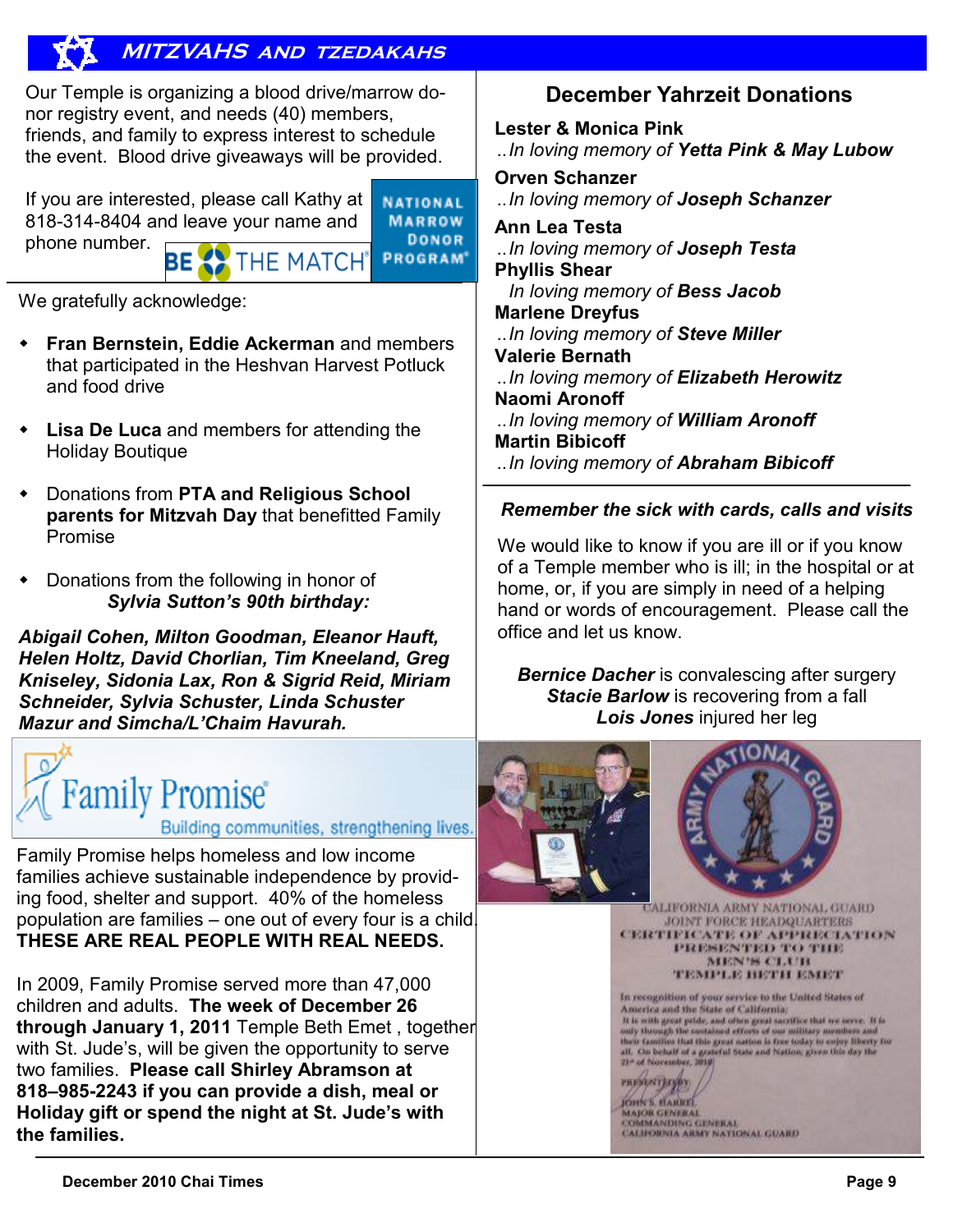| <b>IRA L. GOLDSTEIN</b><br><b>ATTORNEY AT LAW</b><br>2550 N. Hollywood Way, Suite 201<br>Burbank, California 91505<br>(818) 845-1421<br>Estate Planning - Probate - Family Law<br><b>Civil and Business Matters</b>                                                                                                                                                                                                                                  | Babysitting<br><b>Katy and Zoey Rosen</b><br>(818) 843-7242<br>We are Certified Babysitters<br>by the American Red Cross<br>of Santa Monica                                                                                                                                                                                    |
|------------------------------------------------------------------------------------------------------------------------------------------------------------------------------------------------------------------------------------------------------------------------------------------------------------------------------------------------------------------------------------------------------------------------------------------------------|--------------------------------------------------------------------------------------------------------------------------------------------------------------------------------------------------------------------------------------------------------------------------------------------------------------------------------|
| Let us help you with your Simcha Celebrations.<br>Whether it's a birthday, anniversary, bar/bat<br>mitzvah, birth of a child or just because, con-<br>sider having a Temple volunteer coordinate an<br>Oneg Shabbat for you.<br>We'll do all the shopping and arranging so you<br>can enjoy the evening. The charge for this is<br>only \$100.00.<br>To sign up, please call the office!                                                             | HILLSIDE<br>MEMORIAL PARK AND MORTUARY<br>Special discounts and financing<br>for members of Temple Beth Emet<br><b>Paul Goldstein, Director of Sales</b><br>6001 Centinela Ave., Los Angeles, CA 90045<br>(800) 576-1994 • (310) 641-0707 • FD 1358<br>www.hillsidememorial.org                                                |
| <b>Temple Beth Emet</b><br>600 N. Buena Vista St<br>Burbank CA 91505<br>$(818)843 - 4787$<br>"The Temple<br>with a Heart"<br><b>An Independent Reform Congregation</b><br><b>Fran Bernstein</b><br>Kiddush Planner<br>We Welcome You To Our Friday Services - 7:30 PM<br><b>The Pampered Chef</b><br><b>Sandra Lewin</b><br><b>Independent Sales Consultant</b><br><b>Cooking Parties, Fundraisers, Careers</b><br>626.602.5829<br>SBLewin@yahoo.com | <b>Super-Transportable</b><br>SuperLight<br><b>ELECTRIC SCOOTER</b><br>• Air Travel Friendly<br>100 lb Weight<br>• 24 lb Heaviest Part<br>• Fits in Car Trunk<br>· Indoor/Outdoor<br>250 lb Capacity<br>• 12 Mile Range<br>• Medicare Approved<br>1 Minute Assembly<br>• No Tools Required<br>Viobility<br>www.aaamobility.com |
|                                                                                                                                                                                                                                                                                                                                                                                                                                                      | Toll Free: 1-888-222-1809                                                                                                                                                                                                                                                                                                      |

 $\Gamma$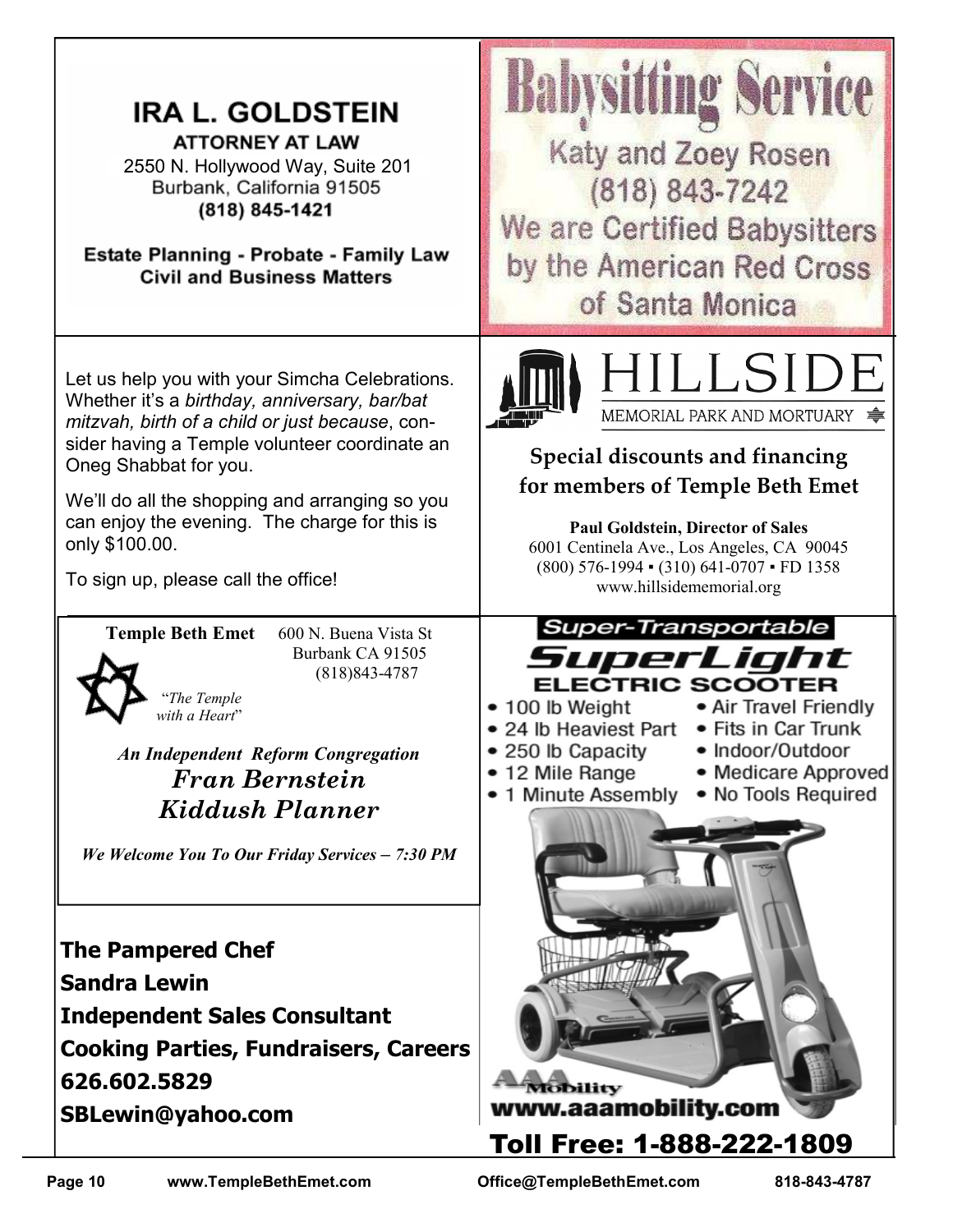| <b>NoHo Mailboxes</b><br>5062 Lankershim<br>• FedEx, UPS, DHL, USPS<br>Blvd.<br><b>&amp; Courier Service</b><br>N. Hollywood, CA<br>91601<br>• Private Mailboxes<br>818-506-7744<br>• Packing, Shipping &<br>Scott & Ezra Bergstein<br><b>Office Supplies</b><br>20% off FedEx<br>• Prepaid Services, Gift<br><b>Shipping for</b><br>& Phone Cards<br><b>Temple Members</b>                                                                                                                                                                                                                                                                                                                                                                                                                                                                                                                                                                                                                         | Mon.-Fri.<br>Saturday<br>$9 - 6$<br>$9 - 5$<br>TO & IMAGIN<br>"Cameras and More"<br><b>PHOTO · DIGITAL · VIDEO</b><br>Henry Gross<br>Certified Photographic Consultant<br>519 N. Glenoaks Blvd.<br>Phone: (818) 841-5011<br>Burbank, CA 91502<br>Fax: (818) 845-3331                                                                                                                                                                                                                                                                                                                                                                                                                                                                                                                                                                                                                                                                                                                                                                                                                                                                                                                                                                                                                                       |
|-----------------------------------------------------------------------------------------------------------------------------------------------------------------------------------------------------------------------------------------------------------------------------------------------------------------------------------------------------------------------------------------------------------------------------------------------------------------------------------------------------------------------------------------------------------------------------------------------------------------------------------------------------------------------------------------------------------------------------------------------------------------------------------------------------------------------------------------------------------------------------------------------------------------------------------------------------------------------------------------------------|------------------------------------------------------------------------------------------------------------------------------------------------------------------------------------------------------------------------------------------------------------------------------------------------------------------------------------------------------------------------------------------------------------------------------------------------------------------------------------------------------------------------------------------------------------------------------------------------------------------------------------------------------------------------------------------------------------------------------------------------------------------------------------------------------------------------------------------------------------------------------------------------------------------------------------------------------------------------------------------------------------------------------------------------------------------------------------------------------------------------------------------------------------------------------------------------------------------------------------------------------------------------------------------------------------|
| <b>Raise Funds for the Temple</b><br>Recycling<br>and Help the Environment<br>at the Same Time!<br><b>CELL PHONES, USED BAT-</b><br><b>TERIES</b> (not car batteries),<br>TONER, INK JET CARTRIDEGES:<br>Simply collect them from your parents,<br>friends, neighbors, and from businesses in<br>your community.<br>Bring them in and we will recycle them<br>for you.                                                                                                                                                                                                                                                                                                                                                                                                                                                                                                                                                                                                                              | PLAN AHEAD. IT'S A GIFT OF LOVE.<br>Rebecca O'Brien,<br><b>Advanced Planning Representative</b><br>800-600-0076 ext 337<br>robrien@mountsinaiparks.org<br>DUNT SINA<br><b>Memorial Parks and Mortuaries</b><br>Hollywood Hills FD1010<br>Simi Valley FD1745<br>5950 Forest Lawn Drive<br>6150 Mount Sinai Drive<br>Los Angeles<br>Simi Valley<br>Dedicated to the entire Jewish community<br>as a service of Sinai Temple of Los Angeles                                                                                                                                                                                                                                                                                                                                                                                                                                                                                                                                                                                                                                                                                                                                                                                                                                                                   |
| <b>** PLEASE THINK ABOUT TBE WHEN YOU ARE</b><br><b>MAKING YOUR YEAR-END DONATIONS.</b><br><b>CONTRIBUTIONS ARE TAX DEDUCTIBLE.**</b><br>You can help by:<br>Making Monetary Donations (cash, check or<br>credit card)<br>Participating in Escrip and grocery store<br>charitable giving programs (their donation is based<br>on how much you spend)<br>Enrolling in Employer Gift Matching programs<br>you may be able to double your donation if your<br>employer will match the donation<br>If you are giving monthly, perhaps you will<br>consider a "13th Gift" at this time. Dues alone do<br>not cover all our expenses. We must also rely on<br>donations. Every donation is appreciated, and<br>every donation makes a difference.<br>Finally, we are in need of corporate sponsors. If<br>you know of any private foundations or<br>corporations that are looking to make a year-end<br>donation to non-profit organization as part of their<br>year-end tax planning, please ask them to | <b>Help Support Temple Beth Emet</b><br>THROUGH THE CHARTER COMMUNITY<br><b>CONNECTION™ PROGRAM</b><br>Charter is dedicated to supporting local community<br>organizations. Through the Charter Community<br>Connection™ fundraising program, you can get the best<br>services Charter has to offer and feel good about<br>supporting Temple Beth Emet of Burbank.<br><b>IT'S EASY!</b><br>1. Call 1-866-977-5747 to sign up for Charter Digital<br>Cable®, Charter High-Speed® Internet, and/or Charter<br>Telephone®*.<br>2. Provide the organization ID code: 77023. You must<br>mention the ID code at the time of placing the order for your<br>organization to get credit.<br>3. Charter will support Temple Beth Emet by making the fol-<br>lowing referral contributions for your order:<br>\$75 for the first qualifying service* you order.<br>Additional \$25 for each additional service ordered on the same<br>call (up to a maximum of \$125).<br>Referral payments are limited to orders placed during one call<br>per customer. It's a great way to make a difference in<br>someone's life, and you get to enjoy great services from<br>Charter. Don't forget to help spread the word to your friends and<br>family.<br>Call 1-866-977-5747 to order<br><b>Organization ID Code: 77023</b> |